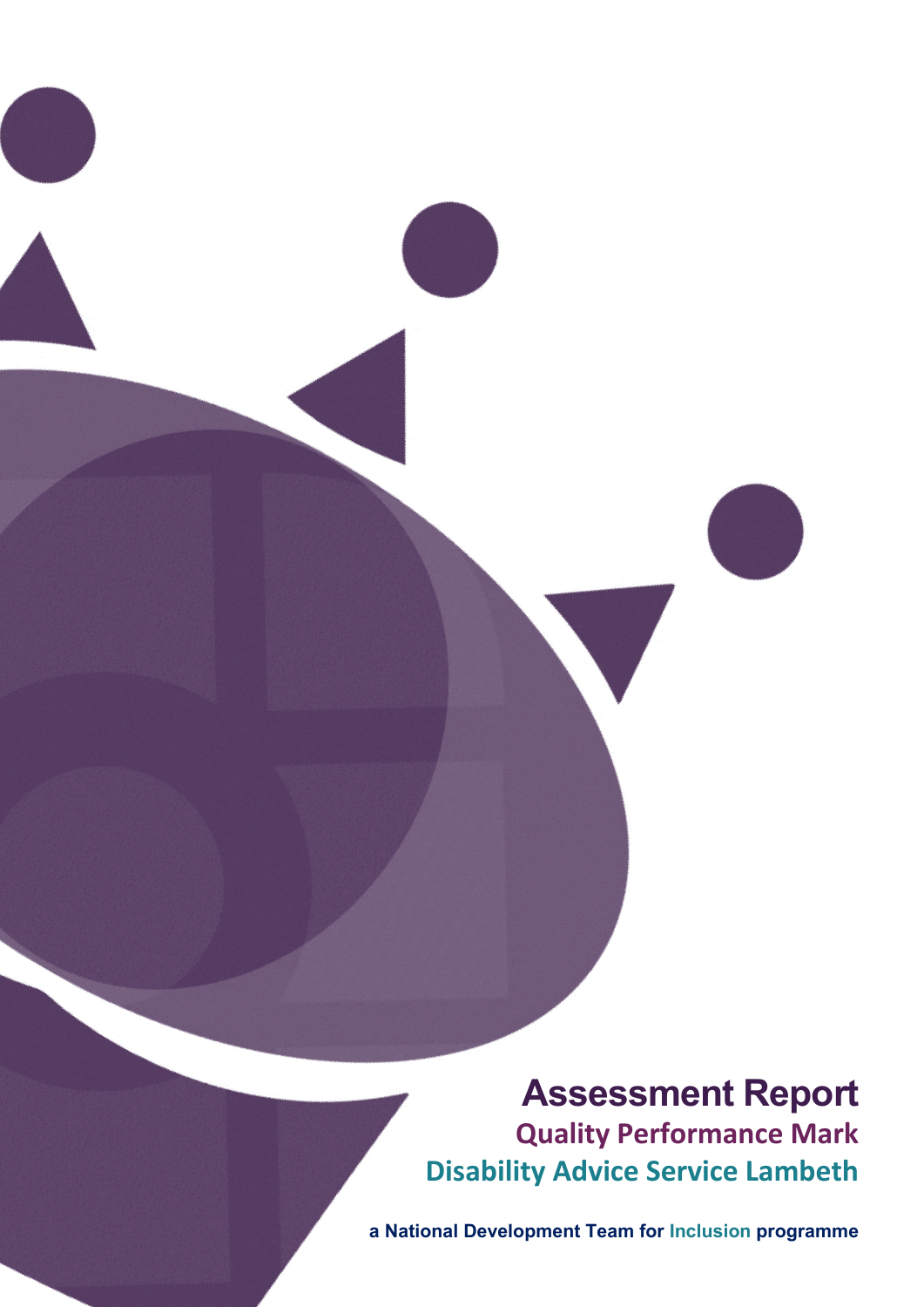

## **Contents**

| <b>Executive Summary</b><br>$\overline{\mathbf{3}}$ |                                                                             |    |
|-----------------------------------------------------|-----------------------------------------------------------------------------|----|
| 1.1                                                 |                                                                             |    |
| 1.2                                                 |                                                                             |    |
| 1.3                                                 |                                                                             |    |
| 1.4                                                 |                                                                             |    |
| 1.5                                                 |                                                                             |    |
| 1.6                                                 | Disability Advice Service Lambeth's response to the Assessment Report 5     |    |
|                                                     | <b>Summary of Assessment</b>                                                | 6  |
| 2.1                                                 | About Disability Advice Service Lambeth Disability Advice Service Lambeth)6 |    |
| 2.2                                                 |                                                                             |    |
| 2.3                                                 |                                                                             |    |
| 3.1                                                 |                                                                             |    |
| 3.2                                                 |                                                                             |    |
| 3.6                                                 |                                                                             |    |
| 3.7                                                 |                                                                             |    |
|                                                     | <b>Further information</b>                                                  | 16 |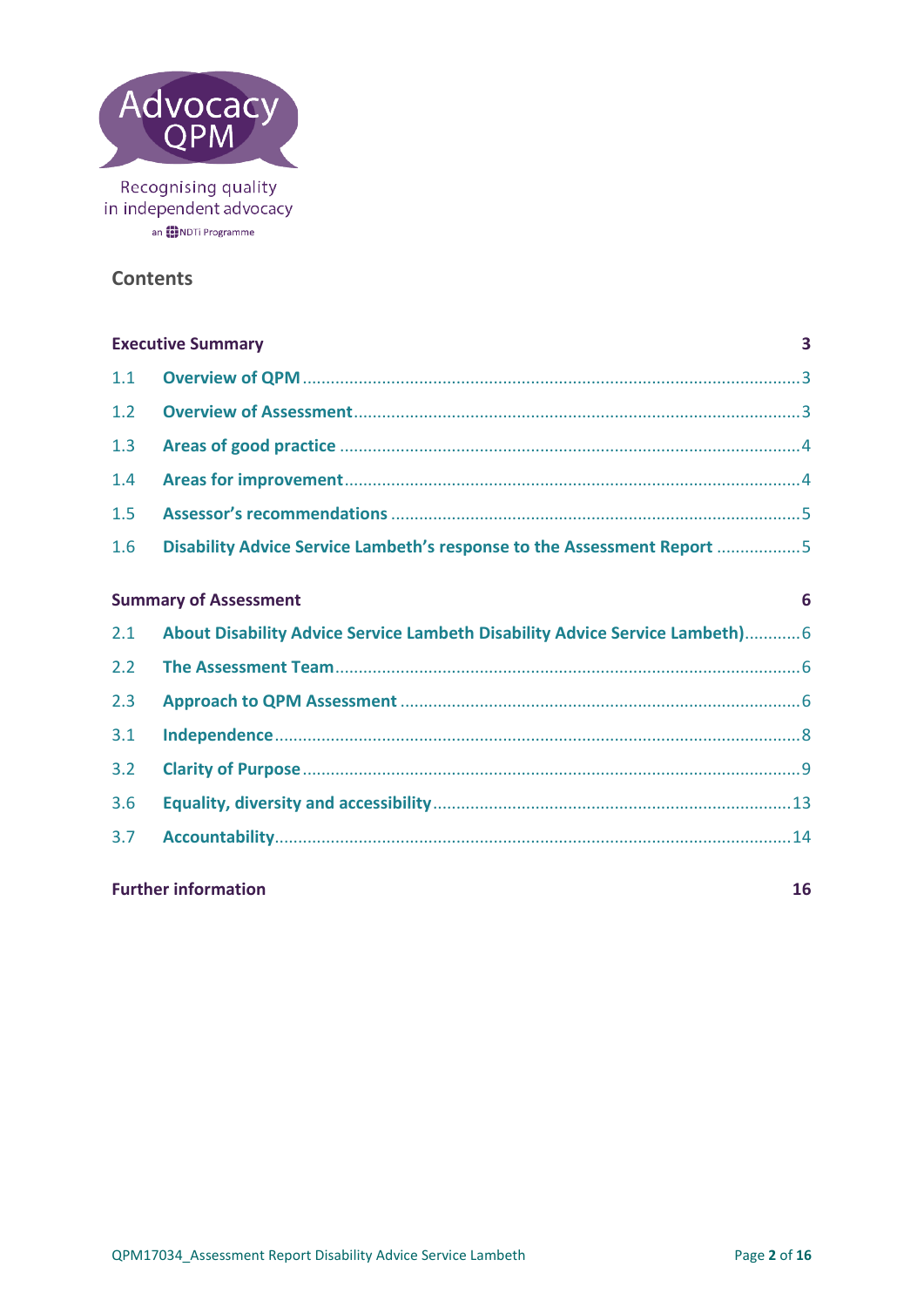

# <span id="page-2-0"></span>**Executive Summary**

## <span id="page-2-1"></span>1.1 **Overview of QPM**

Advocacy is taking action to support people to say what they want, secure their rights, pursue their interests and obtain services they need. Advocacy providers and Advocates work in partnership with the people they support and take their side, promoting social inclusion, equality and social justice.

Based on the principles of the [Advocacy Charter,](http://www.qualityadvocacy.org.uk/wp-content/uploads/2016/09/New-Advocacy-Charter.pdf) the Quality Performance Mark (QPM) is a quality assessment and assurance system for providers of independent advocacy in England, Wales and Northern Ireland. Used by many organisations as a development tool, the QPM framework and Assessment Workbook supports organisations to think about and improve the advocacy they provide alongside the policies and procedures that support advocates to deliver the best person-centred services they can.

Working towards and achieving the QPM:

- Helps people who need advocacy services to identify organisations in their areas which will be able to support them well
- Enables independent advocacy providers to demonstrate and promote their commitment and ability to provide high quality advocacy
- Offers commissioners of advocacy services some reassurance that a QPMaccredited provider is robust and focused on ensuring delivery of quality services.

#### <span id="page-2-2"></span>1.2 **Overview of Assessment**

The QPM assessment process includes a 'desktop' review of:

- A completed Assessment Workbook
- Key organisational policies and procedures
- Anonymised case files

On successful completion of the desktop review, a QPM Assessor visits the organisation and conducts a series of interviews with key staff and stakeholders.

This Assessment Report has been prepared for **Disability Advice Service Lambeth** following completion of all stages of the QPM assessment process, culminating in the site visit conducted by **Nicola Youens** on **27th November 2018**.

The assessor reviewed delivery of Care Act Advocacy and Professional Advocacy across Lambeth. At the time of visiting **Disability Advice Service Lambeth** there were **3 advocates**  including the team leader providing these services.

The assessor concluded that it is an excellent service that has advanced practitioners who independently challenge. They work supportively with professionals to ensure the rights of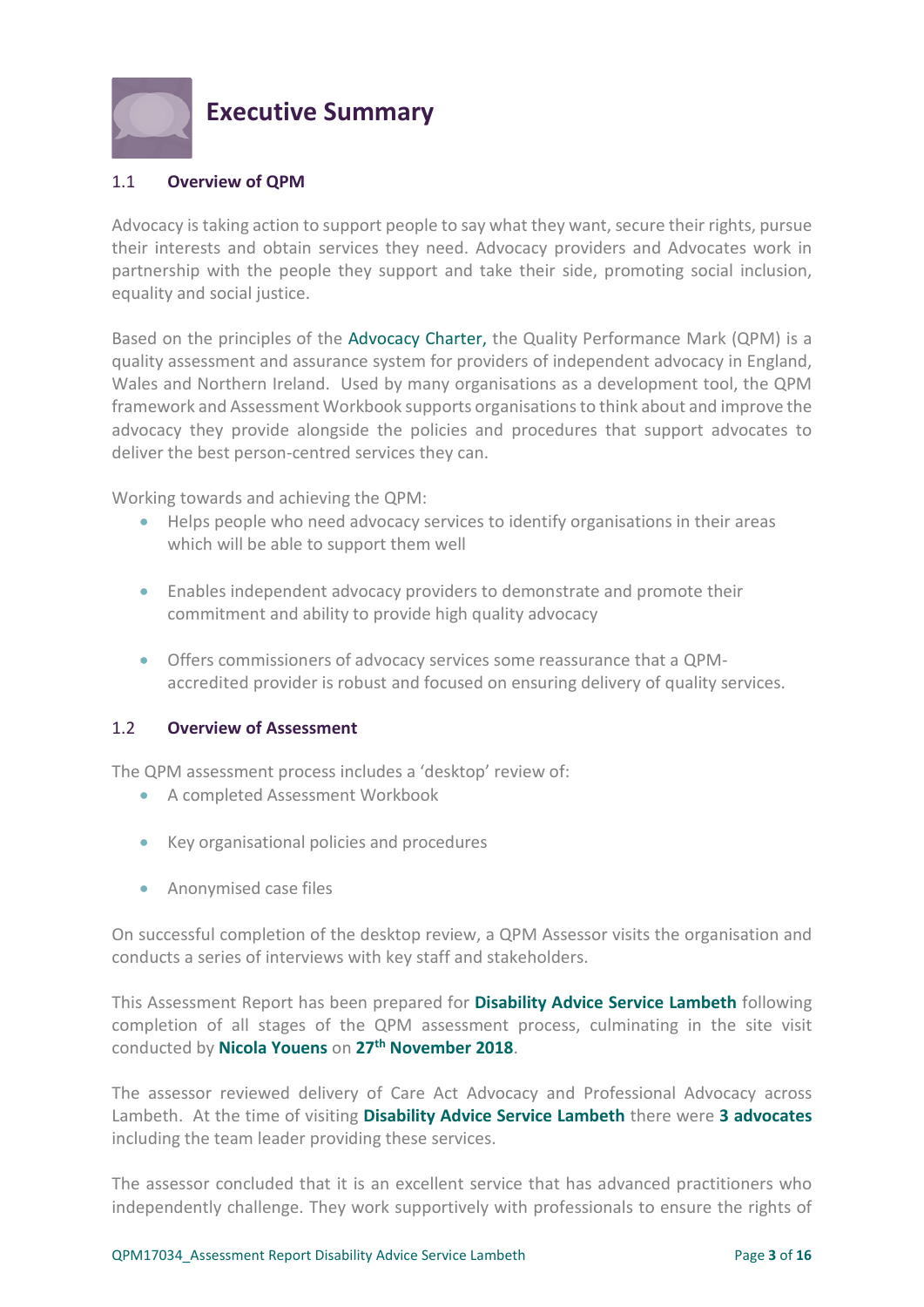people are upheld. Advocates receive appropriate support including around best practice when supporting people that cannot consent to advocacy or lack capacity on many aspects about their needs and support planning.

## <span id="page-3-0"></span>1.3 **Areas of good practice**

- Independence it is evident that the advocates demonstrate independence and actively challenge decisions in a supportive, assertive way to support people's rights.
- Clarity of Purpose the team have an excellent understanding of the advocacy role including an advanced vision of non-instructed advocacy. Their ability to communicate their role and remit to professionals effectively was also evident.
- Confidentiality advocates are clear on how to maintain confidentiality and have an excellent understanding on how and when to gain consent to disclose information balancing a person's rights to confidentiality against legal duties to report if they are concerned about a person's safety or others, or for certain crimes.
- Safeguarding the team have an excellent understanding of legislation and best practice including how to support a person to ensure any safeguarding interventions are person-centred. It is evident they are effectively identifying and responding to concerns.
- Person-led and Empowerment these are clearly advanced practitioners that are able to support people to lead the advocacy process, be in control of decisions about their lives as much as possible and ensure that decisions for people that may lack capacity remain person-centred.
- Equality and Diversity it clear that they are prioritising effectively and reaching many people that cannot request advocacy themselves. They regularly review the demographics and ensure they address gaps in provision.
- Accountability it is clear that the Board of Trustees and chief executive have a really good understanding of advocacy and the issues affecting the service in order to govern effectively.
- Supporting Advocates advocates clearly receive excellent advice and support to progress complex cases from their line manager. Advocates receive regular supervision and access training where required and report that they feel supported in their roles. It is clear that the manager is an expert in advocacy including noninstructed, which is excellent to see in a non-IMCA service. There were numerous examples of where they have challenged practice to uphold people's rights in a constructive and collaborative manner showing their independence in practice.

#### <span id="page-3-1"></span>1.4 **Areas for improvement**

• The manager would like to develop how the service utilises the outcome data that they currently collate to ensure this is used to consistently demonstrate the impact of the independent advocacy support being provided. The advocacy service is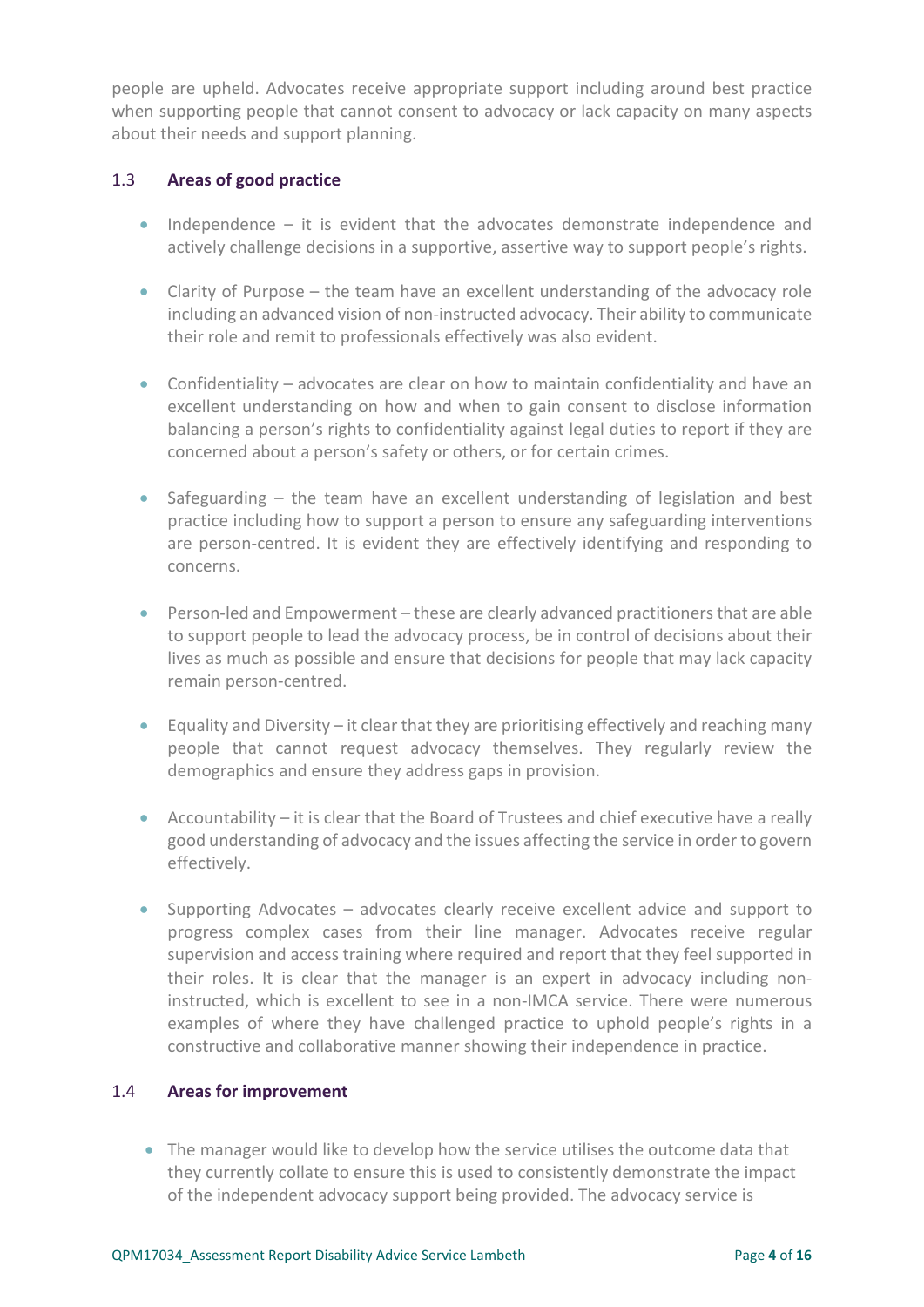continuing to work alongside the other organisations with which it delivers the Independent Living and Carers Partnership to strengthen its outcome recording.

## <span id="page-4-0"></span>1.5 **Assessor's recommendations**

We are pleased to recommend that Disability Advice Service Lambeth be re-awarded the Advocacy QPM for a period of three years from December 2018.

#### <span id="page-4-1"></span>1.6 **Disability Advice Service Lambeth's response to the Assessment Report**

"We are absolutely delighted to be re-awarded the Advocacy QPM and for the very positive feedback that we received from our assessor, Nicola Youens.

We are very proud of our advocacy service and the high standards which we achieve consistently. To have this recognised by the NDTi is really valuable to us. We are especially pleased with the complimentary feedback we received in relation to our non-instructed advocacy support which we continuously seek to strengthen and develop.

At the time our first QPM was awarded in 2015 we had only recently been commissioned by Lambeth Council as the provider for independent advocacy under the Care Act duty. Over the three years since, demand for our support has increased greatly but our service has developed to meet this new challenge and it is both reassuring and encouraging to the team that the quality of the work we do has, again, been assessed so positively. We feel that this success also demonstrates the value of our advocacy service being an integral part of a local Disabled People's Organisation which can provide our advocacy clients with additional support and services in a holistic way".

We would like to thank Nicola for the time she invested in our assessment and for her thorough approach; it was a pleasure to meet her."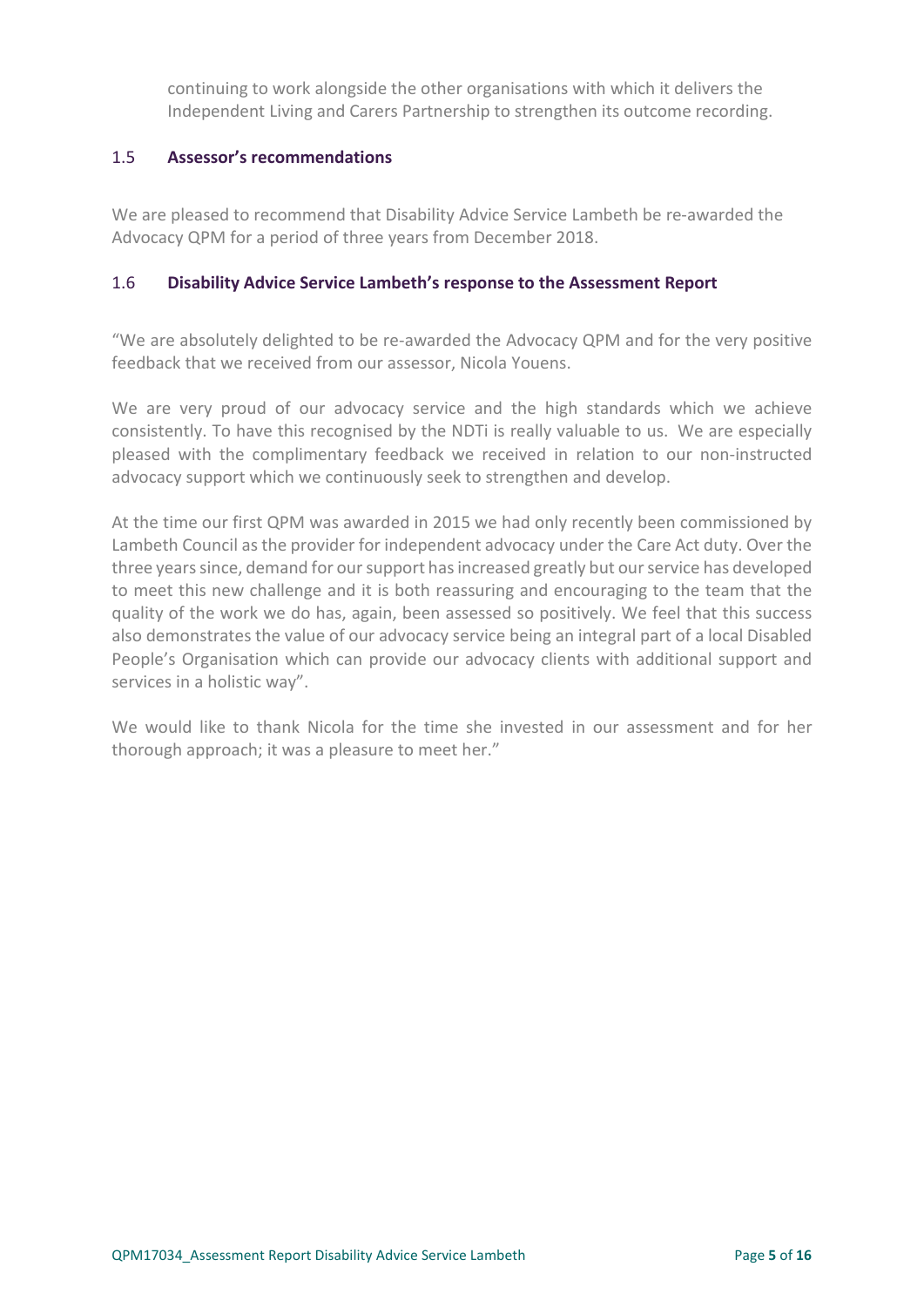

# <span id="page-5-0"></span>**Summary of Assessment**

## <span id="page-5-1"></span>2.1 **About Disability Advice Service Lambeth Disability Advice Service Lambeth)**

Disability Advice Service Lambeth is a Disabled People's organisation which works with disabled people including those with mental health needs, older people and care across the London Borough of Lambeth. They provide Care Act advocacy and professional advocacy to people with a range of support needs. They provide information, advice, support with direct payments and various other projects e.g. hate crime. They have had a presence in the borough for many years. They work in partnership with other providers to make up the Independent Living and Carers Partnership (ILCP). Lambeth Council commission the ILCP to deliver advocacy services. They have previously held the Quality Performance Mark and have been re-assessed.

### <span id="page-5-2"></span>2.2 **The Assessment Team**

Nicola Youens was the lead assessor for this assessment. She has worked in the field of advocacy for the 11 years. She was the Head of Quality and Safeguarding for a national multisite advocacy provider (VoiceAbility) for 7 years. Previously, she managed a range of advocacy services including IMCA, RPR, Care Act Advocacy, IMHA, NHS Complaints. The majority of the advocacy she has delivered herself is in a secure mental health hospital as an IMHA. She has conducted various assessments for small, medium and large advocacy organisations.

#### <span id="page-5-3"></span>2.3 **Approach to QPM Assessment**

Nicola Youens carried out both the desktop assessment and site visit for Disability Advice Service Lambeth. The desktop assessment included review of:

- The completed Assessment Workbook
- 5 anonymised case files

Together with a detailed review of the following documents:

- Prioritisation Policy
- Non-instructed Advocacy Policy
- Equality and Diversity Policy
- Engagement Protocol
- Confidentiality Policy
- Safeguarding Adults Policy
- Safeguarding Children and Young People Policy

Other documents viewed include;

- A selection of leaflets and marketing materials
- Information on the website
- Referral form
- Annual Report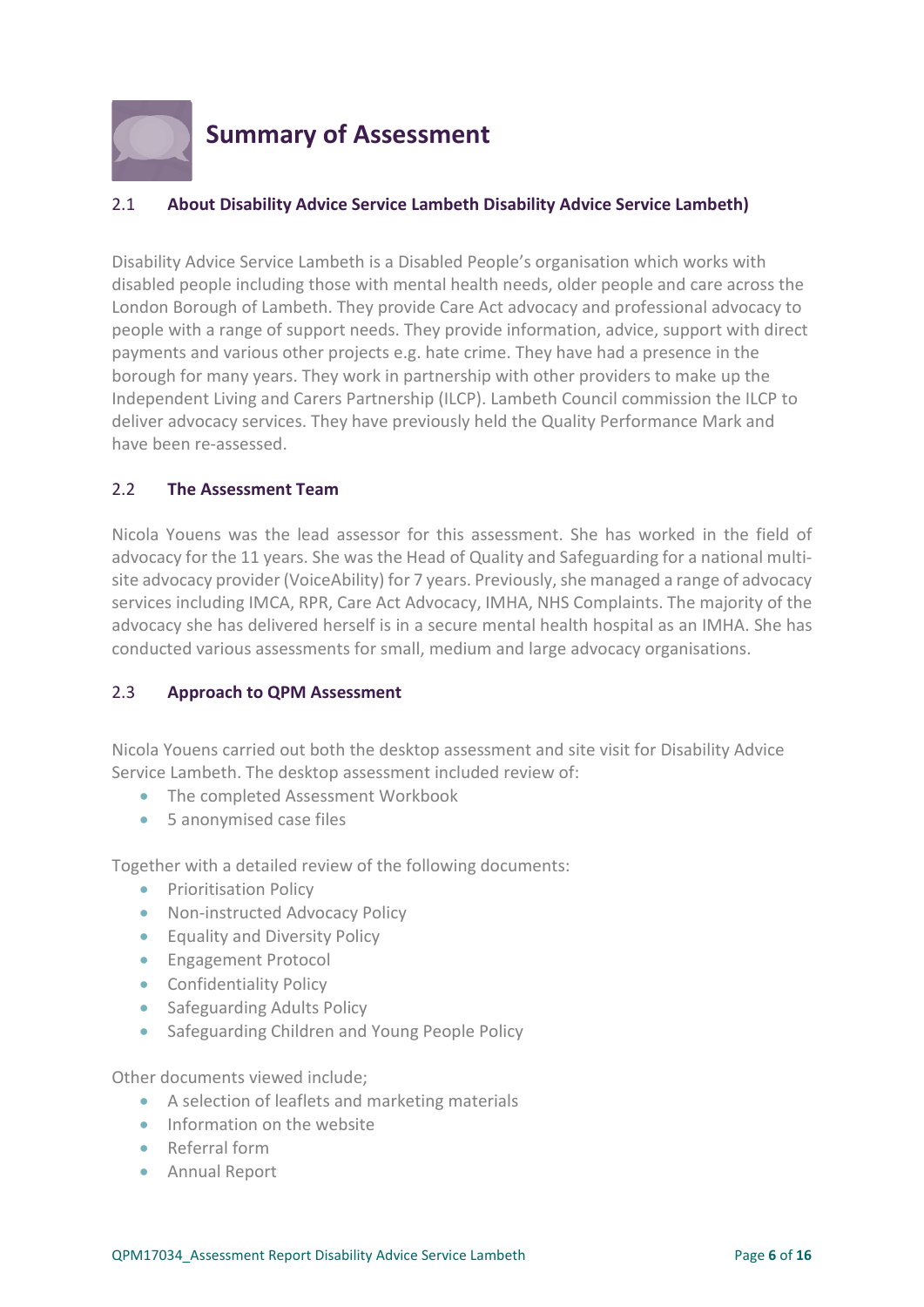During the site visit, the assessor undertook a series of interviews with the following people:

- Advocacy Team Leader
- Board Member
- 2 Service Users
- Chief Executive
- 2 advocates
- Safeguarding Lead from Lambeth Council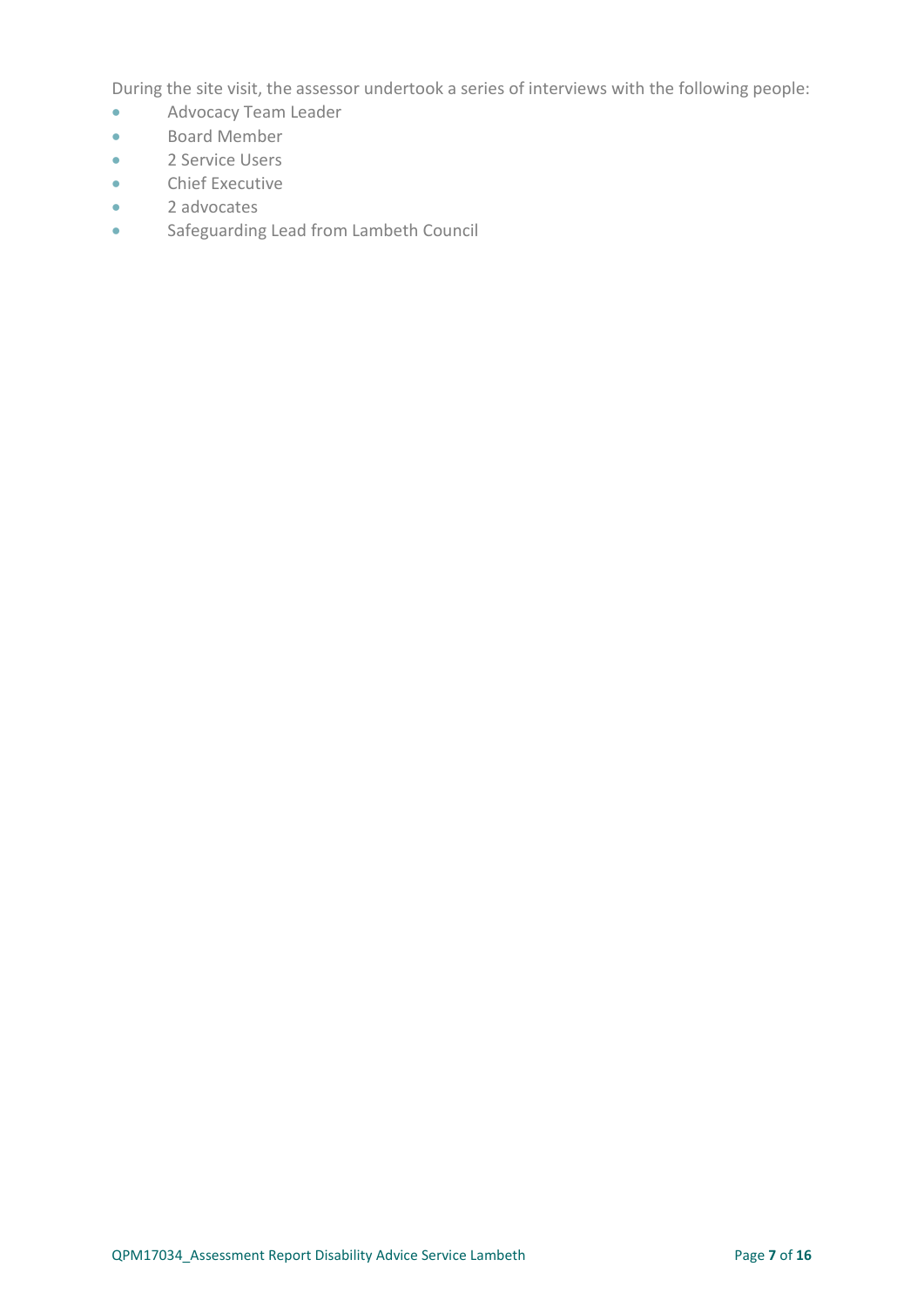

## **Summary of Findings**

This section provides a summary of some of the findings against each of the themes that are set out in the Advocacy Charter and form the structure for the Quality Performance Mark. It does not seek to comment on each individual quality indicator that sits beneath each standard.

### <span id="page-7-0"></span>3.1 **Independence**

*The Advocacy Provider is independent from statutory organisations and all other service delivery and is free from conflict of interest, both in design and operation of advocacy services. The Advocacy Provider's culture supports Advocates to promote their independence with individuals, professionals and other stakeholders;*

## *Advocates will be free from influence and conflict of interest so that they can represent the person for whom they advocate.*

- Disability Advice Service Lambeth constituted as an independent organisation with Charities Commission and Companies House.
- It is clear that the board of trustees together with the Chief Executive ensure that the services meet the objectives set out in the governing documents and representatives of funding bodies and/or care providers are not involved in board meetings or decisions making nor have any voting rights. Likewise, they do not have a say in any staff performance issues.
- They have a clear Conflict of Interest policy and there is a system embedded in the Board of Trustees meetings to identify and manage conflicts of interest. It is clear from talking with the managers that conflict of interest that present themselves in advocacy practice are also identified and managed appropriately.
- The service has clear publicity materials and website outlining their independence.
- This independence was described by the service user that were interviewed and by the Safeguarding Lead from Lambeth Council.
- It is clear from the examples the manager and advocates provided that they are excellent at understanding legislation and best practice and constructively raise concerns and challenge decisions where appropriate.
- The Safeguarding Lead for Lambeth, who clearly knows the service and manager well, described them as "knowing the situation and the person, and they hold people to account".
- This is an organisation that is a beacon to demonstrate to other advocacy providers how independence and challenge can be achieved through clear and supportive relationships with other professionals avoiding unnecessary confrontation.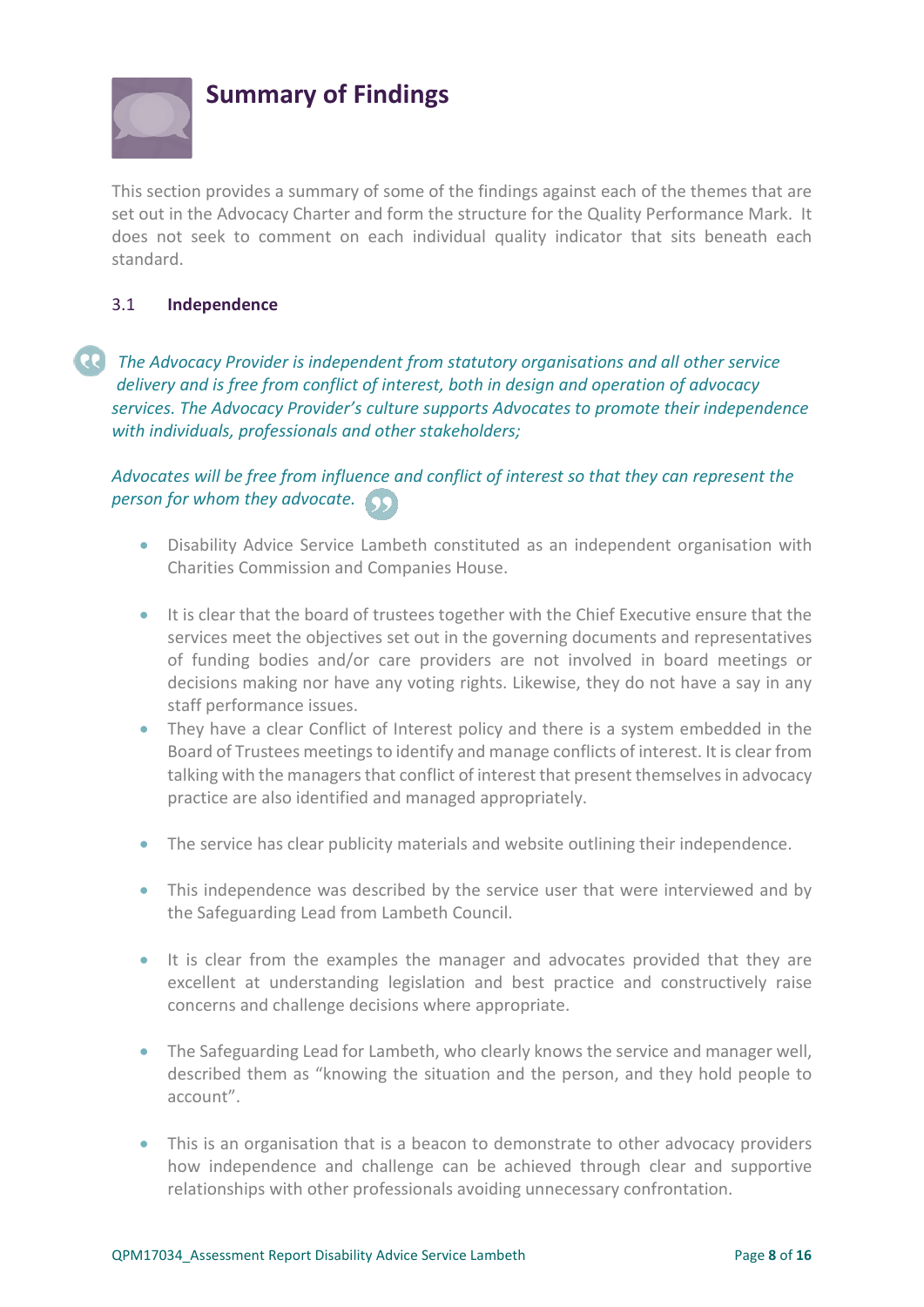- The organisation has specific paperwork for non-instructed advocacy action planning. outcome setting and checklists which supports their independence when working on behalf of someone that cannot instruct the advocate.
- They have an advocacy handbook which supports advocates to be independent.
- The team work closely together talking through complex cases on a day to day basis in addition to supervision to ensure they are maintaining their independence and supporting people's rights.
- The organisation secures funding from various sources to reduce the reliance on one main funder.
- There is commitment at Board level to understanding and effective governance of the advocacy service. This allows the board to ensure all advocates are is in line with the aims of the organisation.
- From talking with managers and the trustee, it sounds like there is a robust decisionmaking process which is overseen by the board of trustees.
- The board of trustees are kept up to date on the progress of the advocacy service and seek clarification where needed on a monthly basis.
- It is clear from talking with the advocates about their practice that they do not feel or act in any way that suggests they have to compromise their independence when representing people particularly when raising concerns with the local authorities about their support they are receiving.
- The Chief Executive and chair have a thorough understanding of the need to protect and promote the independence of the service.

#### <span id="page-8-0"></span>3.2 **Clarity of Purpose**

*Advocacy Providers ensure that the individuals they advocate for, referrers, health and social care services and funding agencies all receive information that helps them understand the advocacy service and the role of the advocate, including its benefits and boundaries.*

## *The Advocacy Providers objectives and activities must align with the principles set out in this Charter.*

- The staff and manager have an excellent understanding of the role of advocacy including an extremely advanced vision of non-instructed advocacy for a non-IMCA service.
- They are effective in building relations with different stakeholders, so that stakeholders understand who would benefit from advocacy and when to refer. This is evident by the number of non-instructed advocacy cases they have.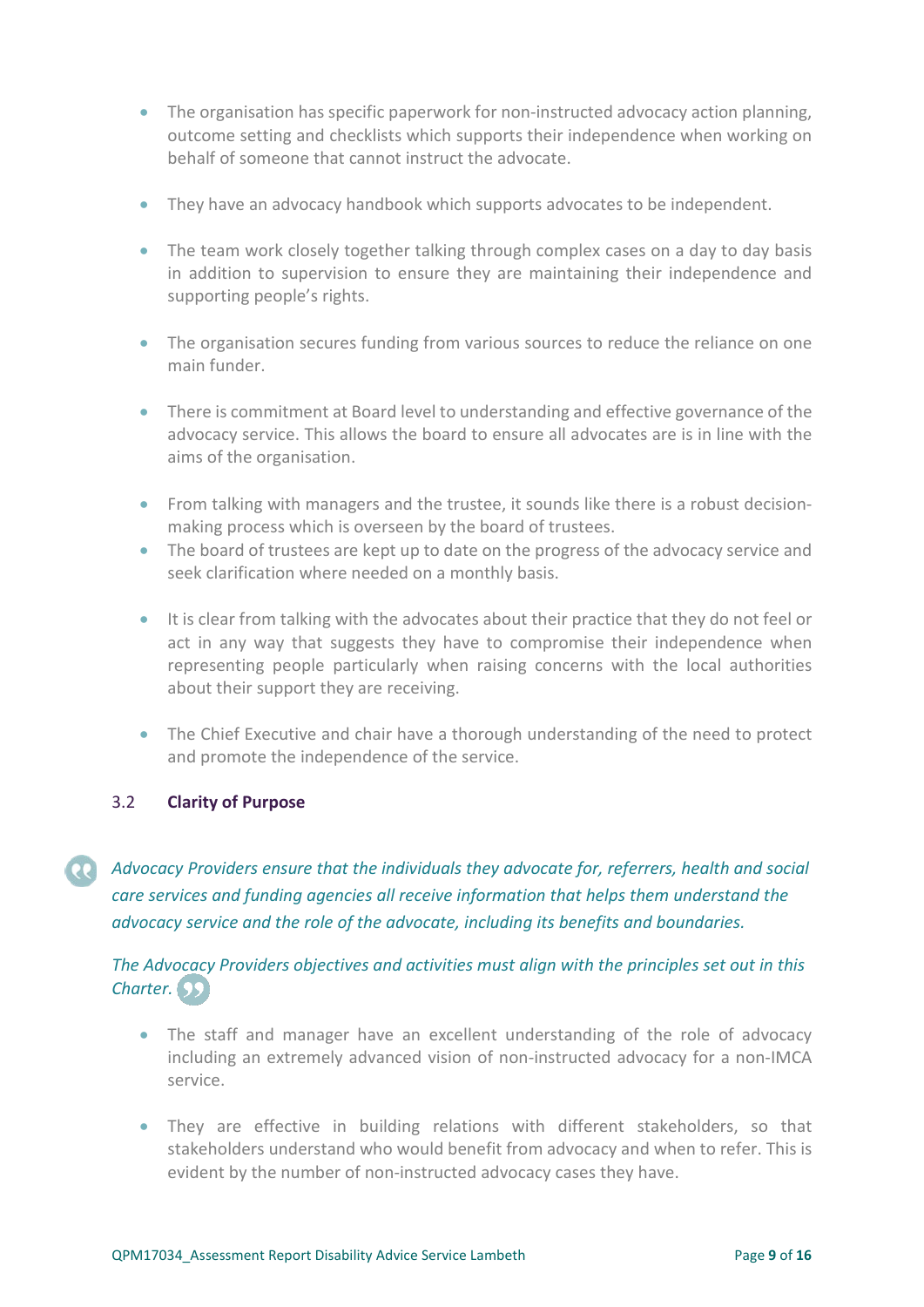- Their advocacy handbook supports advocates to embed the Advocacy Code of Practice in their work.
- They monitor the trends and demands and work collaboratively with commissioners and heads of services within Lambeth to ensure issues are addressed and unmet need is considered.
- As an information and advice centre with a prominent profile in the borough, they have excellent connections with other services and appropriately refer where possible.
- They take a very holistic view of the support they provide ensuring that people receive as much support from one worker to avoid the service user having to work with various advocates or workers. This holistic model, quite rightly, supports people to look at all aspects of their life and supports them to access support where they need it.
- The service has developed accessible documents to outline the role of advocacy in consultation with service users.

### 3.3 **Confidentiality**

*Information held by the advocacy service about individuals will be kept confidential to the advocacy service. The Advocacy Provider will have a Confidentiality Policy that reflects current legislation. It will be clear about how personal information held by the Advocacy Provider will be kept confidential, under what circumstances it may be shared, the organisation's approach to confidentiality in the delivery of Non-Instructed Advocacy and how the organisation responds if confidentiality is breached.* 

*Advocates will ensure that information concerning the people they advocate for is shared with these individuals unless there are exceptional circumstances, when a clear explanation will be recorded.* 

## *Advocates must also be aware of situations that require making a child or adult safeguarding alert.*

- The organisation has a robust Confidentiality Policy in place that is up to date and is clearly embedded in practice. This is further supported by the updated NIA policy.
- Advocates were clear how to maintain confidentiality and when they need to breach confidentiality.
- They are clear that they need to get consent to share information and where they might need to share information without the person's consent.
- It was evident they have an excellent understanding of the Mental Capacity Act and when to make best interests to decide when to share, obtain information or withhold information about a person who lacks capacity to instruct an advocate.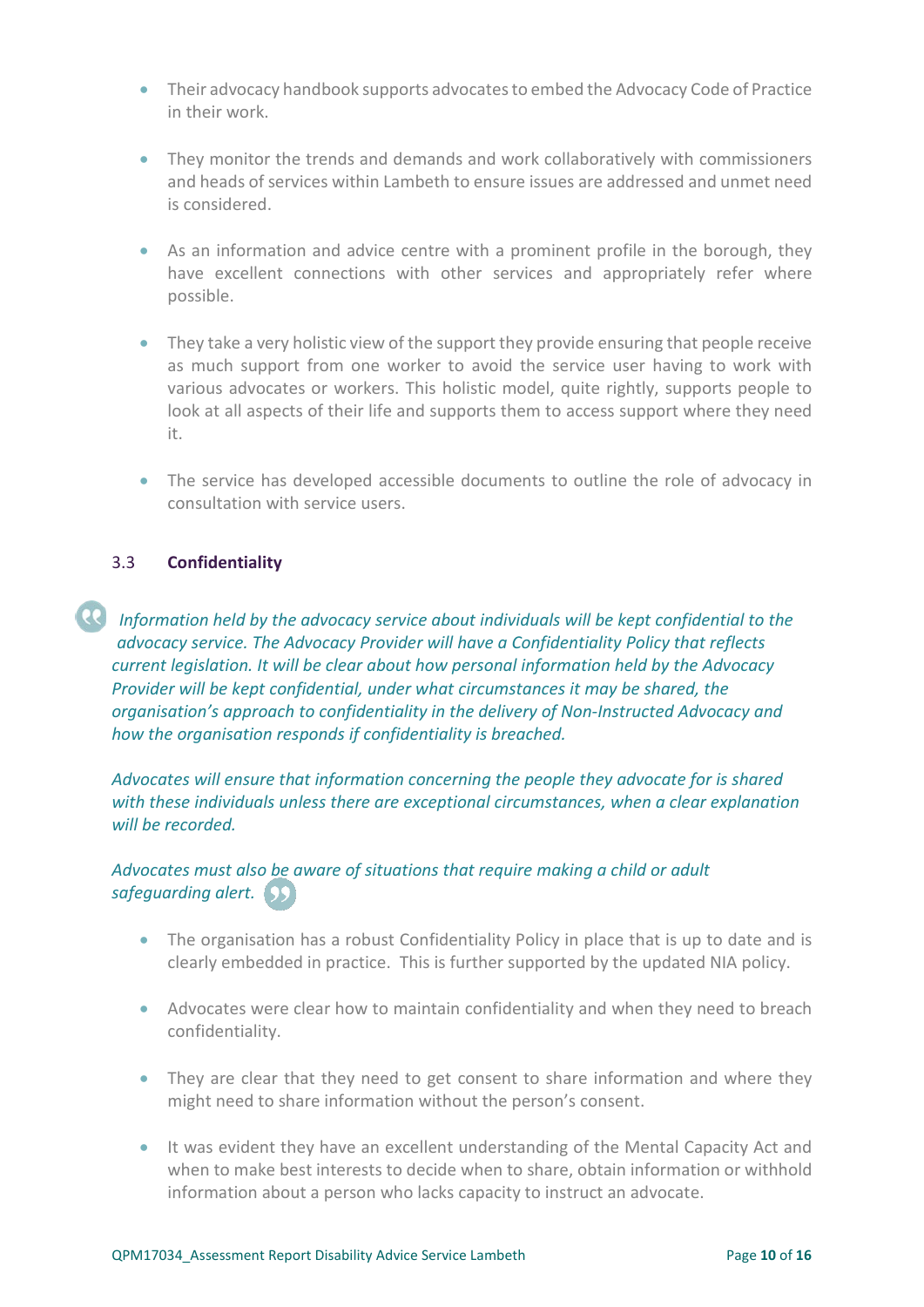• Their Non-Instructed Advocacy Policy is excellent - clear, concise, comprehensive and user-friendly.

#### 3.4 **Safeguarding**

*As part of supporting people to realise their Human Rights, the Advocacy Provider will have a thorough understanding of safeguarding responsibilities and processes as set out in law and best practice guidance.* 

*The Advocacy Provider will have clear, up to date policies and procedures in place to ensure safeguarding issues are identified and acted upon.* 

*Advocates support people to have their rights upheld and will be supported to understand and recognise different forms of abuse and neglect, issues relating to confidentiality and what to do if they suspect an individual is at risk.*

- Advocates and their manager have an in-depth knowledge of safeguarding legislation and best practice and it is evident they identify and effectively respond to concerns in a person-centred manner.
- Advocates receive training and coaching to keep them up-to-date and their safeguarding policies are robust. Staff were clear on what action to take if they are concerned and it sounds like a supportive environment to discuss their concerns.
- They have an excellent understanding of the Mental Capacity Act, Care Act and Making Safeguarding Personal. This is enhanced by the manager supporting a sub-committee of the Lambeth Safeguarding Adult Board.
- The manager is active in gathering feedback about what people's understanding of abuse is as well as developing easy read documents to explain what abuse and safeguarding is.
- They have a clear process in place that reports to the local authority concerns, confirms their receipt and communicates the outcomes the person wants, where possible.
- They work with safeguarding professionals to ensure an appropriate protection plan is in place.
- They have excellent working relations with the local safeguarding managers and practitioners which supports their practice and resolve any concerns or themes that are identified. They have on occasion followed their escalate policy where they have felt an inappropriate response to the safeguarding concern was identified.
- They track and monitor all safeguarding concerns so they can take appropriate action.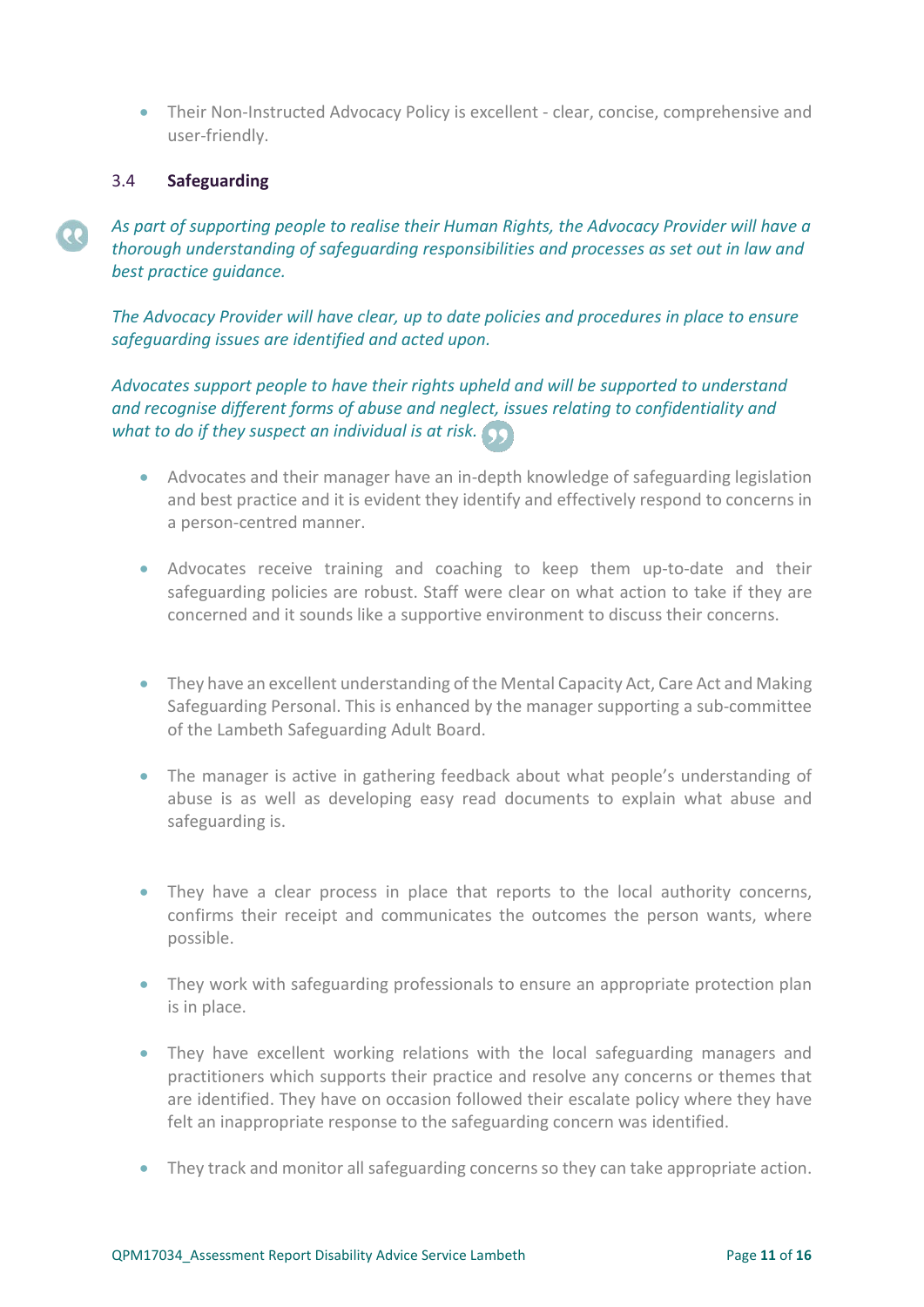#### 3.5 **Person Led and Empowerment**

## *Person led - The Advocacy Provider and Advocates will put the people they advocate for first, ensuring that they are directed by their wishes and interests. Advocates will be nonjudgmental and respectful of people's needs, views, culture and experiences.*

*Empowerment - The Advocacy Provider will support people to self-advocate as far as possible, creating and supporting opportunities for self-advocacy, empowerment and enablement. Advocates support people to access information to exercise choice and control in their lives and the decisions affecting them.* 

*People will choose their own level of involvement and the style of advocacy support they want. Where people lack capacity to influence the service, the Advocacy Provider will ensure the advocacy remains person led and enable those with an interest in the welfare of the person to be involved. People receiving advocacy will be involved in the wider activities of the organisation up to and including the Board.*

- Disability Advice Service Lambeth is a membership organisation with over 350 members and people that have used the service are active in shaping the services.
- For example, a significant proportion of these members attended workshops to shape the organisation's strategy.
- They work alongside People First to consult service users and access user forums via their Direct Payments and Hate Crime projects to evaluate and develop the advocacy service.
- It is clear from the examples the advocates gave and talking with two service users that they support people to identify what outcomes they want to achieve, support them to understand the pros and cons of each option, and support them to feel in control of their life.
- The manager supports advocates to continually review the progress of cases as well as during supervision to ensure cases are reviewed regularly.
- Advocates were clear when and how to close cases with the people they support including for those complex cases and non-instructed advocacy.
- The advocates explained how they support the person to identify the specific issues they want support with and support them to capture outcomes as much as possible.
- The manager wants to focus some of her attention on how the service captures outcomes so that more outcomes are captured.
- The discussion with the Safeguarding Lead of Lambeth Council illustrated how advocates remain focussed on the needs of the person e.g. stopping the meeting to help the person decide on what action they want to take next, asking what the least restrictive option is, and asking practitioners to balance rights and risks.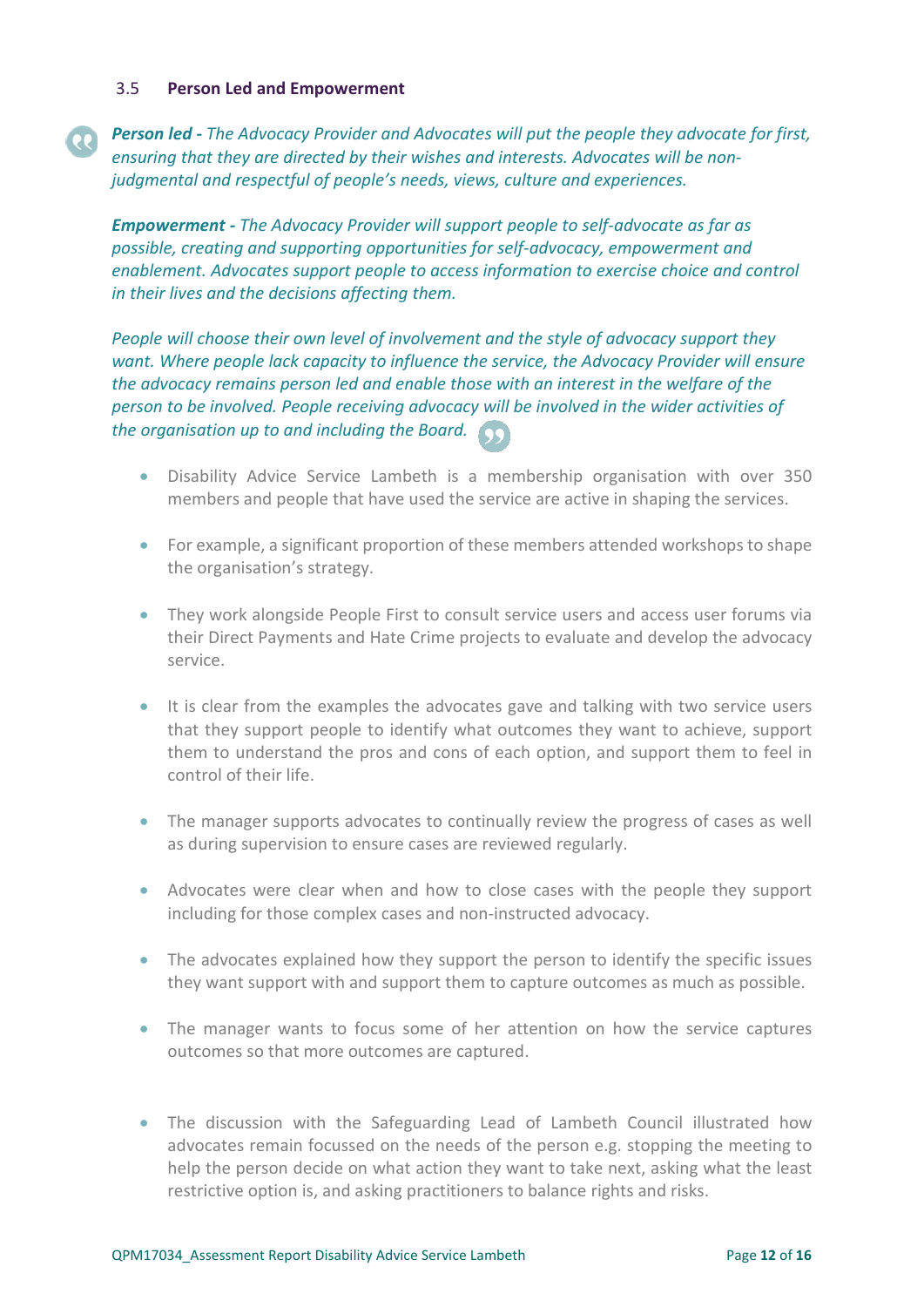#### <span id="page-12-0"></span>3.6 **Equality, diversity and accessibility**

*The Advocacy Provider will have an up to date Equality and Diversity Policy that recognises the need to be pro-active in tackling all forms of inequality, discrimination and social exclusion so that all people are treated fairly. Advocates time will be allocated equitably.* 

*Advocates make reasonable adjustments to ensure people have appropriate opportunity to engage, direct and benefit from the advocacy activity.* 

*Advocacy will be provided free of charge to eligible people. The Advocacy Provider will ensure that its premises (where appropriate), policies, procedures and publicity materials promote full access for the population that it serves. Advocates will provide information and use language that is easy to understand and accessible to the person.*

- The advocacy service has an excellent profile across the borough which ensures referrals are made. In addition, they have a central accessible office.
- The manager supports the service to deliver advocacy where a contingency plan is required.
- All staff receive a raft of training including equality and diversity training to embed their policies.
- The service users reported they found referring to the service easy as did the professionals that were interviewed.
- The manager keeps abreast of the demographic information of the service users so they can address any gaps in provision.
- A significant proportion of their work is non-instructed advocacy which demonstrated they are receiving referrals from professionals for those people that are eligible for the service.
- Outreach and awareness is undertaken where necessary and reasonable adjustments put in place to support the service.
- The team clearly work collaboratively with other professionals to identify how best to communicate with people with limited communication, requesting information from Speech and Language Therapists and asking for communication passports.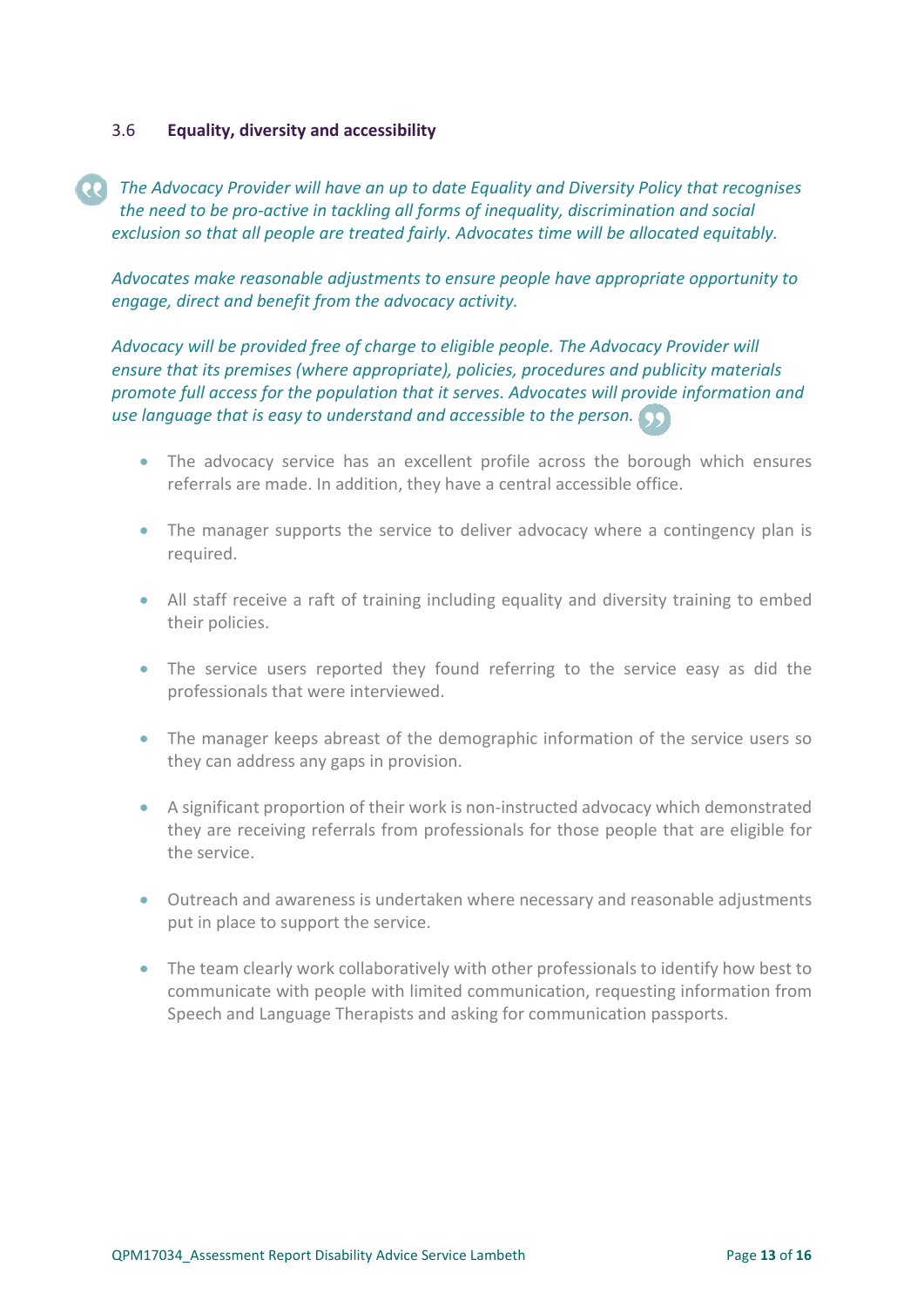#### <span id="page-13-0"></span>3.7 **Accountability**

 $\overline{\mathbf{e}}$ 

## *The Advocacy Provider is well managed, with appropriate governance arrangements in place, meeting its obligations as a legally constituted organisation.*

*People accessing the service will have a named Advocate and a means of contacting them. The Advocacy Provider will have systems in place for effective recording, monitoring and evaluation of its work, including identification of the impact of the advocacy service and outcomes for people supported. In addition, it will be accountable to people who use its services by obtaining and responding to feedback and complaints.* 

## *The Advocacy Provider will address systemic issues in health and social care provision or other services.*

- Each person has a named advocate and it is clearly communicated how to make complaints about the service.
- Clear and useful information is provided to commissioners to identify trends and address gaps in service provision.
- The manager explained that all referrals are responded to within a couple of days and are prioritised appropriately.
- They work with people that use the service to gather information about their experience of the service and whether they have achieved their outcomes.
- The manager has an excellent understanding of the types of issues they are supporting people on and provides information to the board of trustees on the impact and outcomes of the advocacy work.
- The manager and the Chief Executive meet every couple of months with the 2 key Heads of Services for Lambeth Council. These professionals have fed back how useful these meetings are as it provides them with intelligence on themes and patterns about the services they commissioner and manage. It also helps them to know whether they are currently gaps in services that people require.

#### 3.8 **Supporting Advocates**

*The Advocacy Provider will ensure that Advocates are suitably trained, supported and supervised in their role and provided with opportunities to develop their knowledge, skills and experience, including access to legal advice where necessary.* 

*It will create a supportive culture that enables Advocates to undertake their role in line with this Charter.*

• It is clear that the advocacy manager and the advocates work closely often discussing complex cases and advocacy dilemmas.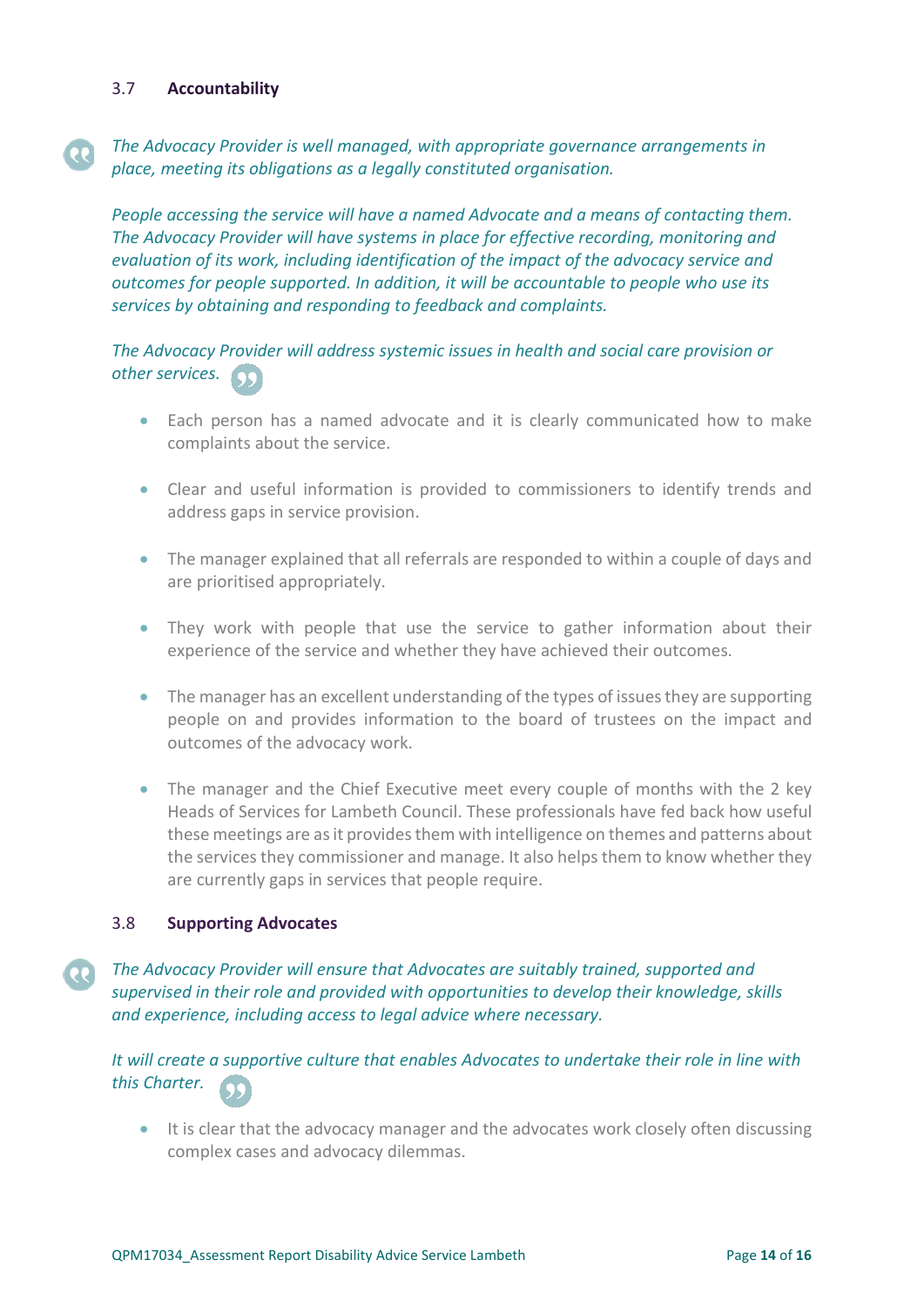- They are advanced practitioners with an extremely experience, skilled, knowledge and supportive manager.
- They have regular supervision and are supported with various tools such as the advocacy handbook and non-instructed advocacy checklist.
- The advocates are qualified to certificate level and the manager is qualified to diploma level. Advocates report they feel supported and enjoy working in Disability Advice Service Lambeth.
- There is a range of training available e.g. via Inclusion London, Kings College, covering a range of topics e.g. Human Rights Act, Mental Capacity Act, Dementia, etc.
- It has been a pleasure to meet such a dedicated, passionate team that are clearly delivering excellent advocacy including non-instructed advocacy and ensuring people's rights are, in fact, upheld.